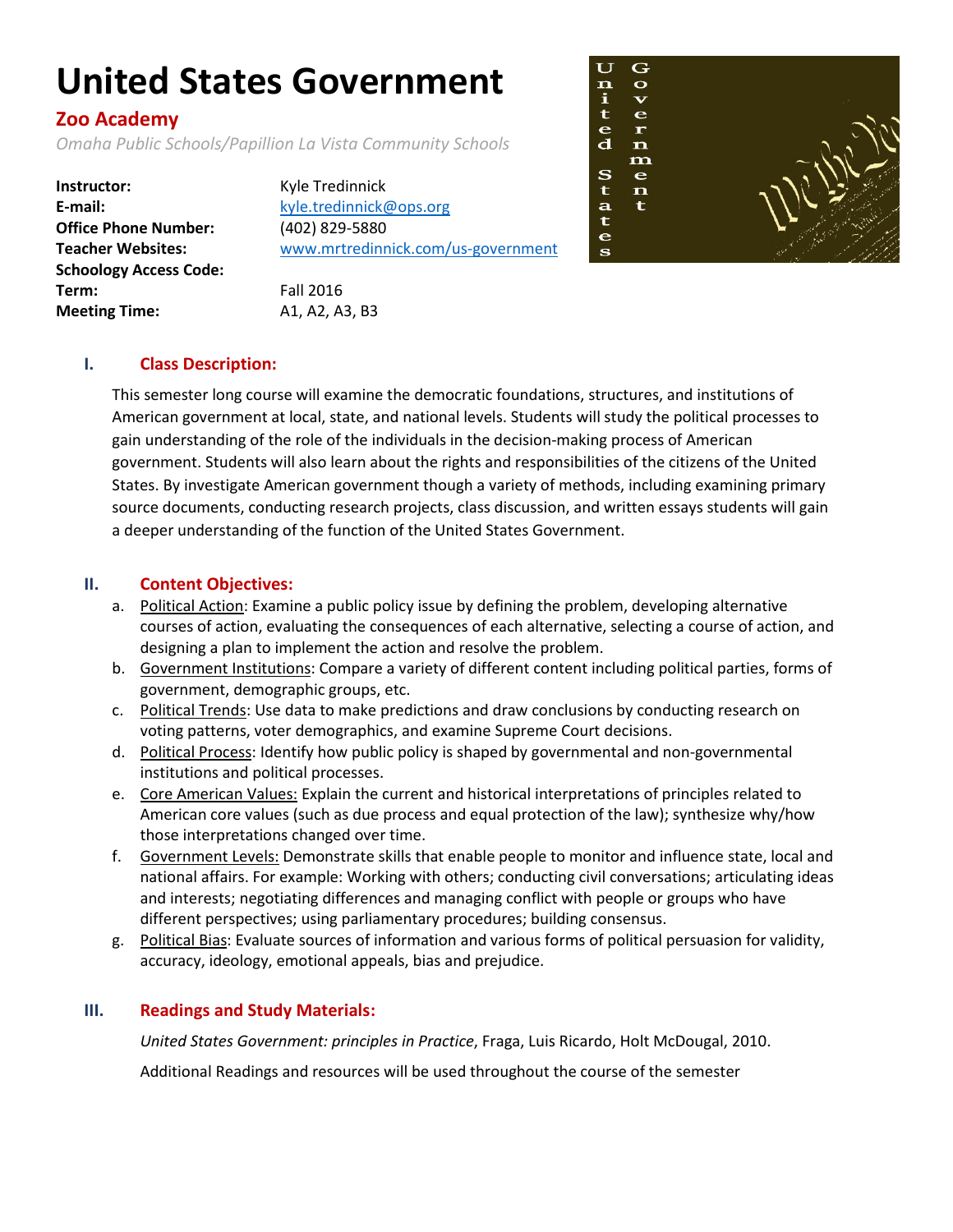#### **IV. Unit Overviews:**

#### a. Unit I – Foundations of the United States Government (5 Weeks)

This introductory unit will begin familiarizing students with the most basic concepts and understandings of the United States Government. A special emphasis will be placed on the formation of the government and the process that was required to form the foundations of the country.

b. Unit II – The Constitution and its Amendments (5 Weeks)

The second unit of study will focus on the principles and big ideas of the US Constitution. Through looking at the ideas of Checks and Balances, Federalism, Popular Sovereignty, Separation of Power, Republicanism, and Limited Governments the students will gain an understanding of the guiding principles of the United States Government. Special emphasis on the Amendments will give students an understanding of the types of protections and freedoms citizens have.

#### c. Unit III – The Branches of Government (5 Weeks)

In Unit III students will be examining each of the three main branches of government and their specific functions. Special emphasis on the process of elections, how a bill becomes a law, and the idea of judicial review will connect the ideas of the functions of government to the six principles of the constitution.

d. Unit IV – The Political Process (4 Weeks)

Students will further the roles on citizen action and local government by examining specific issues related to the community and coming up with an action plan on applying the ideas of the preceding units to take political action.

\*This schedule is tentative and subject to change

#### **V. Omaha Public Schools Evaluation**

Omaha Public Schools students' coursework and assessments are judged based on the level of student learning from "below basic" to "advanced." This course will provide multiple opportunities to achieve at the "proficient" to "advanced" levels. Students are evaluated based on a proficiency scale or project rubric.

A final score for each reporting topic/standard will be determined using a trend score. A trend score looks at the progression of learning throughout the unit of study or the course and puts greater emphasis on the increased achievement at the end of learning. All coursework and assessments are important for student learning and should be completed to provide evidence of learning. If multiple assignments or major assessments (final exam) are not completed, zeros will be given and the grade for the topic/standard will be determined by averaging.

At the end of a grading period, trended scores for each reporting topic/standard will be averaged using assigned folder weights. This weighted average is converted to a letter grade using this grading scale for the 2016-2017 school year.

Proficiency scales for this course are available upon request (teacher will identify location such as parent portal, teacher website, attached, etc.)

#### **VI. Grading Procedures**

a. Redoing/Revising Coursework: Students are allowed redos and revisions of coursework for full credit during that unit of study. Scores for student work after retaking, revising or redoing will not be averaged with the first attempt at coursework or assessment but will replace the original student score.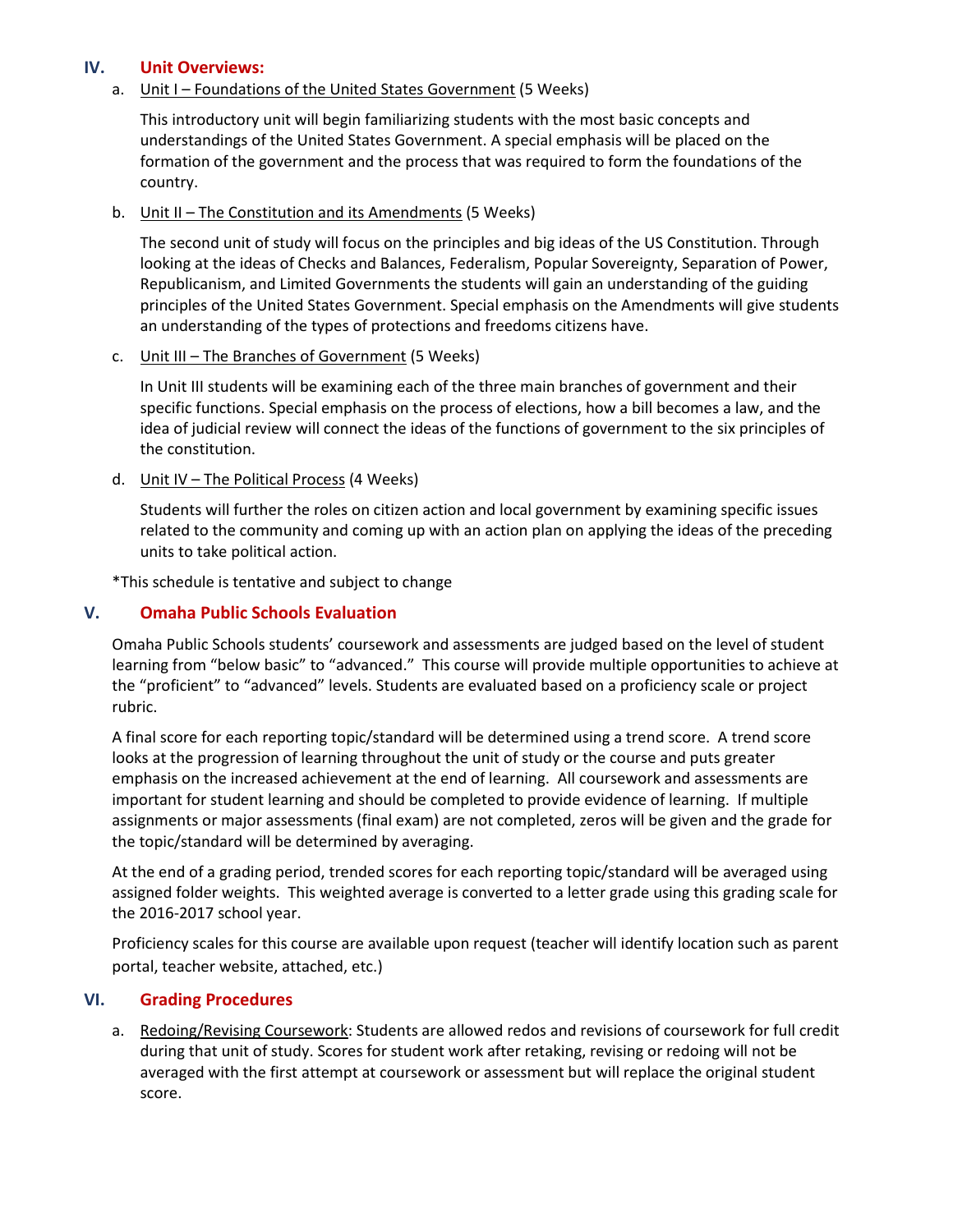b. Late Coursework: Students are expected to complete missing coursework. Late coursework is accepted for full credit until the end of the unit. Once late coursework is turned in, the zero will be replaced with the score earned by the student. Late work completed during the unit of study will not result in a reduction in grade. Work that is not turned in during the unit of study will receive a score of zero.

Missing Coursework: Work not turned in at all will receive a score of M. An M is weighted the same as a zero in the gradebook. Students have until the end of the unit to hand in any missing assignments. Accommodations due to extended illnesses are to be arranged with the teacher.

#### **VII. Grading Scales**

| <b>Omaha Public Schools</b> | Papillion La Vista Community<br><b>Schools</b> |
|-----------------------------|------------------------------------------------|
| $A = 3.51 - 4.00$           | $A = 100\% - 90\%$                             |
| $A - 3.01 - 3.50$           | $B = 89\% - 80\%$                              |
| $B = 2.51 - 3.00$           | $C = 79\% - 70\%$                              |
| $B - 2.01 - 2.50$           | $D = 69\% - 60\%$                              |
| $C = 1.51 - 2.00$           | $F = 59\% - 0\%$                               |
| $D = 0.76 - 1.50$           |                                                |
| $F = 0.00 - 0.75$           |                                                |

#### **VIII. Course Requirements**

- a. Daily Warm-Ups: Each day of the class students will be required to do daily warm-up questions from the class forum that can be found at the bottom of the course website or by using the following link [http://www.mrtredinnick.com/us-government-forum.](http://www.mrtredinnick.com/us-government-forum) These daily forums will have questions to help connect the materials that will be covered in the day's lesson to the students' own personal pre-conceptions or ideas.
- b. Assignments: All assignments can be completed and handed in a variety of ways. They be completed by printing off the assignments from the course website and handing in physical copies to the teacher. Students can complete assignments and submit them digitally using the assignment form at the bottom of the course website. Or students can see the teacher for physical copies of the assignments that can then be handed in physically or digitally.
- c. Tests/Quizzes: Tests will be taken in class on a designated date. If a student is unable to complete the test during the testing time due to illness or other factors it is the student's responsibility to communicate with the instructor to come up with alternate arrangements for the test.

#### **IX. Academic Dishonesty/Cheating**

Any students caught cheating, or attempting to cheat, will be given an automatic zero on the assignment. Further action may be taken depending on the situation.

#### **X. Honors option**

Students have the option to take the course as an honors class that would be labeled as such on their schedule/transcript. Honors students would have additional assignments which they would have to complete along with the assignments of the normal class (unless otherwise stated). Honors classes help improve a student's marketability when applying for colleges.